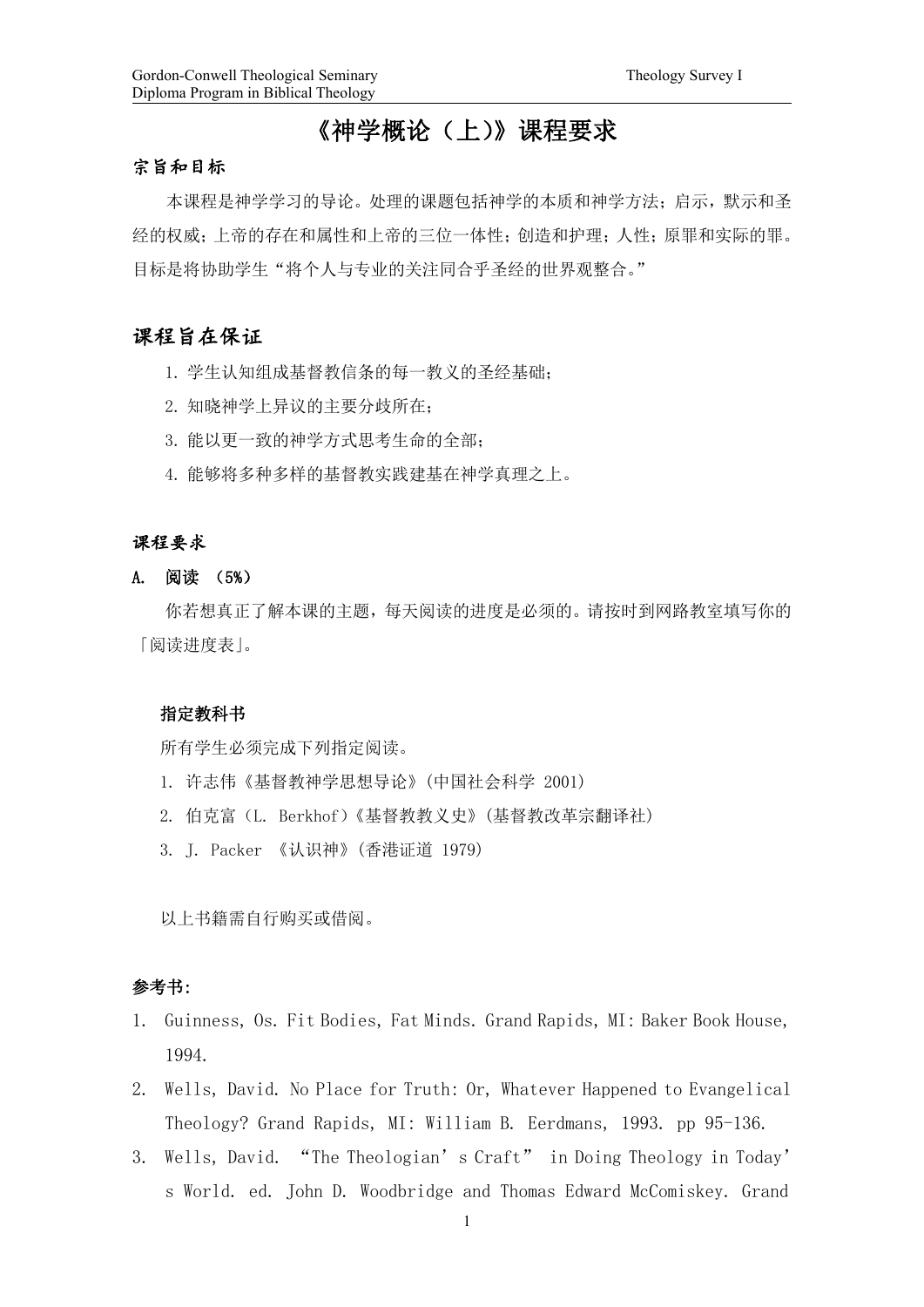Rapids, MI: Zondervan, 1991. pp 171-194. (此文亦见附录 A-35)

- 4. Erickson, Millard. Christian Theology. Grand Rapids, MI: Baker Book House, 1995. Chap. 1-30
- 5. Helm, Paul. The Providence of God. Downer's Grove, IL: InterVarsity Press, 1994.
- 6. Carson, D. A. and John D. Woodbridge, eds. Scripture and Truth. Grand Rapids, MI: Baker Book House, 1992. 只需阅读书中的以下专文

a. Grudem, Wayne. "Scripture's Self-Attestation and the Problem of Formulating a Doctrine of Scripture."19-59 页.

b. Hughes, Philip Edgecumbe. "The Truth of Scripture and the Problem of Historical Relativity." 173-194 页

c. Nicole, Roger. "The Biblical Concept of Truth."287-296 页. d. Packer, J. I. "Infallible Scripture and the Role of Hermeneutics. " 325-356 页.

- 7. Packer, J. I. Knowing God. Downer's Grove, IL: InterVarsity Press, 1993.
- 8. Hoekema, Anthony A. Created in God's Image. Grand Rapids, MI: William B. Eerdmans, 1986. pp 1-111.
- 9. Fairlie, Henry. The Seven Deadly Sins Today. Notre Dame, IN: University of Notre Dame Press, 1979.

#### B. 研究论文 (40%)

研究论文的目标是为学生提供详细探究一个课题的机会。所选课题必须在本课程的主 题内容中。学生应完成大约 12-15 页长度的论文,对主要和次要资料均必须给予适当的考 量。

#### C. 期末考试 (45%)

期末考试将由简答型问题组成。考试长度为 2 小时,学生需要回答 5 个问题中的 3 个, 即 40 分钟时间回答每个问题。学生应使用课堂讲义和指定阅读的知识来回答考试问题。 学生可以携带一本未加标注、无注释的圣经参加考试。试题将类似练习册每一单元的核心 或中心问题。